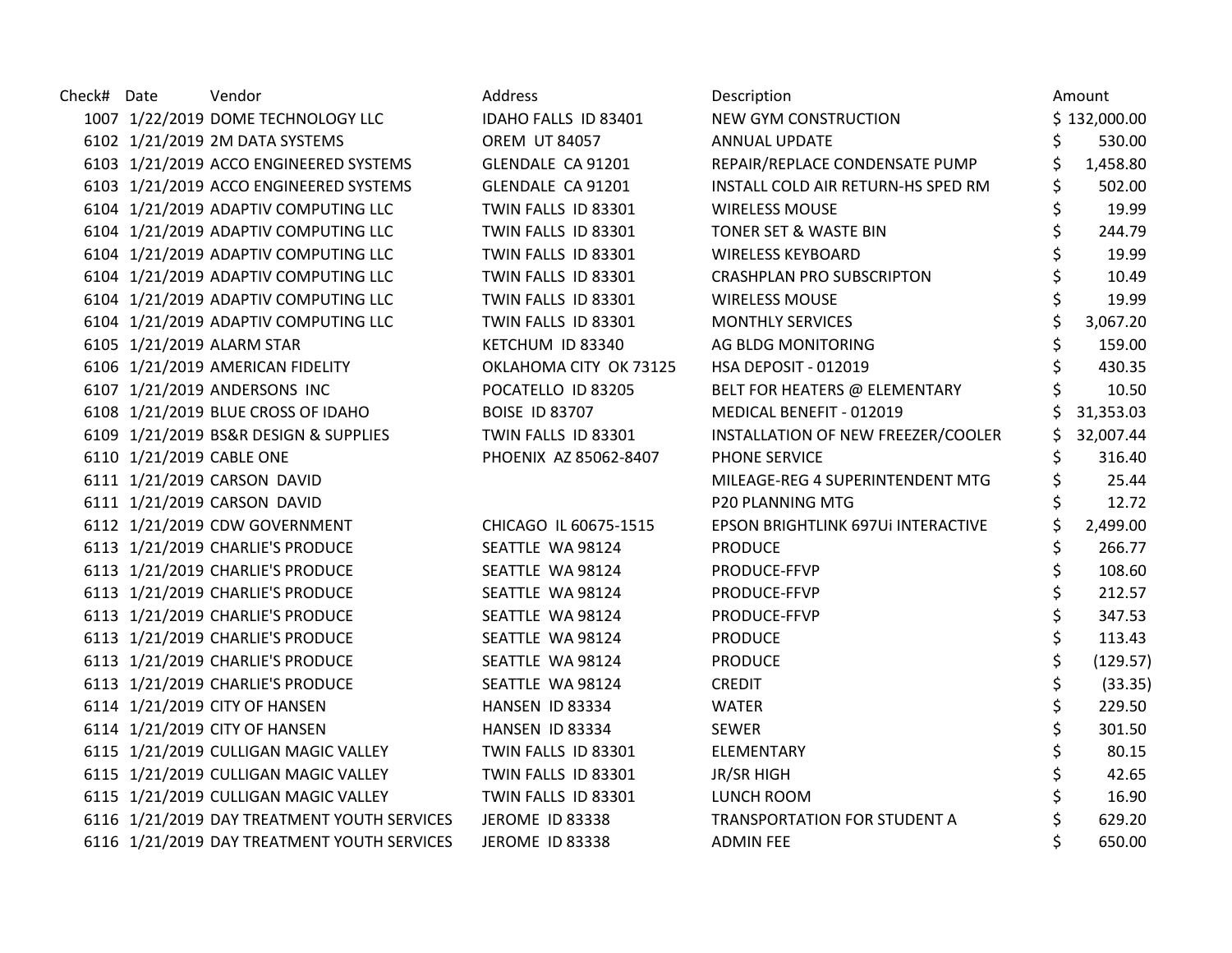| 6117 1/21/2019 FOOD SERVICES OF AMERICA     | SEATTLE WA 98124-1846    | <b>FOOD SUPPLIES</b>                      | \$<br>578.22    |
|---------------------------------------------|--------------------------|-------------------------------------------|-----------------|
| 6117 1/21/2019 FOOD SERVICES OF AMERICA     | SEATTLE WA 98124-1846    | <b>FOOD SUPPLIES</b>                      | \$<br>329.22    |
| 6117 1/21/2019 FOOD SERVICES OF AMERICA     | SEATTLE WA 98124-1846    | <b>FOOD SUPPLIES-FFVP</b>                 | \$<br>101.95    |
| 6117 1/21/2019 FOOD SERVICES OF AMERICA     | SEATTLE WA 98124-1846    | <b>FOOD SUPPLIES</b>                      | 62.16           |
| 6117 1/21/2019 FOOD SERVICES OF AMERICA     | SEATTLE WA 98124-1846    | <b>FOOD SUPPLIES</b>                      | \$<br>251.20    |
| 6118 1/21/2019 FOX FLORAL                   | TWIN FALLS ID 83301      | FLOWERS FOR EMPLOYEE'S LOSS               | 83.60           |
| 6119 1/21/2019 GEM STATE PAPER              | TWIN FALLS ID 83303-0469 | <b>TOILET PAPER</b>                       | 45.24           |
| 6119 1/21/2019 GEM STATE PAPER              | TWIN FALLS ID 83303-0469 | <b>TOILET PAPER</b>                       | \$<br>45.24     |
| 6119 1/21/2019 GEM STATE PAPER              | TWIN FALLS ID 83303-0469 | <b>DUST MOP</b>                           | \$<br>107.46    |
| 6119 1/21/2019 GEM STATE PAPER              | TWIN FALLS ID 83303-0469 | <b>CUSTODIAL SUPPLIES</b>                 | \$<br>1,022.27  |
| 6119 1/21/2019 GEM STATE PAPER              | TWIN FALLS ID 83303-0469 | <b>CUSTODIAL SUPPLIES</b>                 | \$<br>690.50    |
| 6120 1/21/2019 GLACIER REFRIGERATION INC    | TWIN FALLS ID 83303      | RECHARGE LITTLE COOLER                    | \$<br>85.50     |
| 6121 1/21/2019 GREAT AMERICA FINANCIAL SERV | DALLAS TX 75266-0831     | COPIER AGREEMENT-ELEM                     | 138.00          |
| 6121 1/21/2019 GREAT AMERICA FINANCIAL SERV | DALLAS TX 75266-0831     | COPIER AGREEMENT-JR/SR HIGH               | 121.00          |
| 6122 1/21/2019 HANSEN ELEMENTARY SCHOOL     |                          | PUBERTY CLASS FROM SOUTH CENTRAL          | 180.00          |
| 6122 1/21/2019 HANSEN ELEMENTARY SCHOOL     |                          | LIGHTS AND MICS FOR PLAY                  | 450.00          |
| 6122 1/21/2019 HANSEN ELEMENTARY SCHOOL     |                          | <b>MAKE UP KIT</b>                        | 6.36            |
| 6122 1/21/2019 HANSEN ELEMENTARY SCHOOL     |                          | PLAY MATERIALS-I HARDCASTLE               | 19.16           |
| 6123 1/21/2019 HANSEN HIGH SCHOOL           |                          | FFA DUES FOR STUDENT                      | 20.00           |
| 6123 1/21/2019 HANSEN HIGH SCHOOL           |                          | <b>BOWLADROME FIELD TRIP</b>              | \$<br>572.00    |
| 6124 1/21/2019 HANSEN SCHOOL DISTRICT       | PETTY CASH ACCT          | TUITION FOR ALTERNATIVE AUTHORIZATION     | \$<br>840.00    |
| 6124 1/21/2019 HANSEN SCHOOL DISTRICT       | PETTY CASH ACCT          | LUNCH ROOM SALES TAX                      | 2.24            |
| 6125 1/21/2019 HANSEN SCHOOL DISTRICT #415  |                          | EMPLOYER SHARE FICA/MDCR - 012019         | 12,070.57       |
| 6126 1/21/2019 HANSEN SCHOOL DISTRICT #415  |                          | <b>EMPLOYER SHARE RETIREMENT - 012019</b> | \$<br>19,462.07 |
| 6127 1/21/2019 HANSEN SCHOOL DISTRICT #415  |                          | PAYROLL - 012019                          | \$162,938.08    |
| 6128 1/21/2019 HERNANDEZ DACIA              | HANSEN ID 83334          | FOOD FOR FRIDAY SCHOOL                    | 203.92          |
| 6128 1/21/2019 HERNANDEZ DACIA              | HANSEN ID 83334          | <b>SUPPLIES</b>                           | 27.44           |
| 6128 1/21/2019 HERNANDEZ DACIA              | HANSEN ID 83334          | FRIDAY SCHOOL LUNCH FOR HS                | 59.96           |
| 6129 1/21/2019 IASBO                        | Hailey ID 83333          | SPRING FINANCIAL WRKSHP-E HOWELL          | 125.00          |
| 6129 1/21/2019 IASBO                        | Hailey ID 83333          | SPRING FINANCIAL WRKSHP-D CARSON          | \$<br>175.00    |
| 6130 1/21/2019 IDAHO ASSOC. OF SCHOOL ADMIN | <b>BOISE ID 83714</b>    | IEEW-SCHOOLSPRING 2019                    | 62.00           |
| 6131 1/21/2019 IDAHO DIGITAL LEARNING       | <b>BOISE ID 83707</b>    | ENGLISH 11A-FX                            | \$<br>25.00     |
| 6132 1/21/2019 IDAHO POWER                  | SEATTLE WA 98124-1966    | PRESCHOOL                                 | 50.59           |
| 6132 1/21/2019 IDAHO POWER                  | SEATTLE WA 98124-1966    | SOUTH MODULAR                             | 16.60           |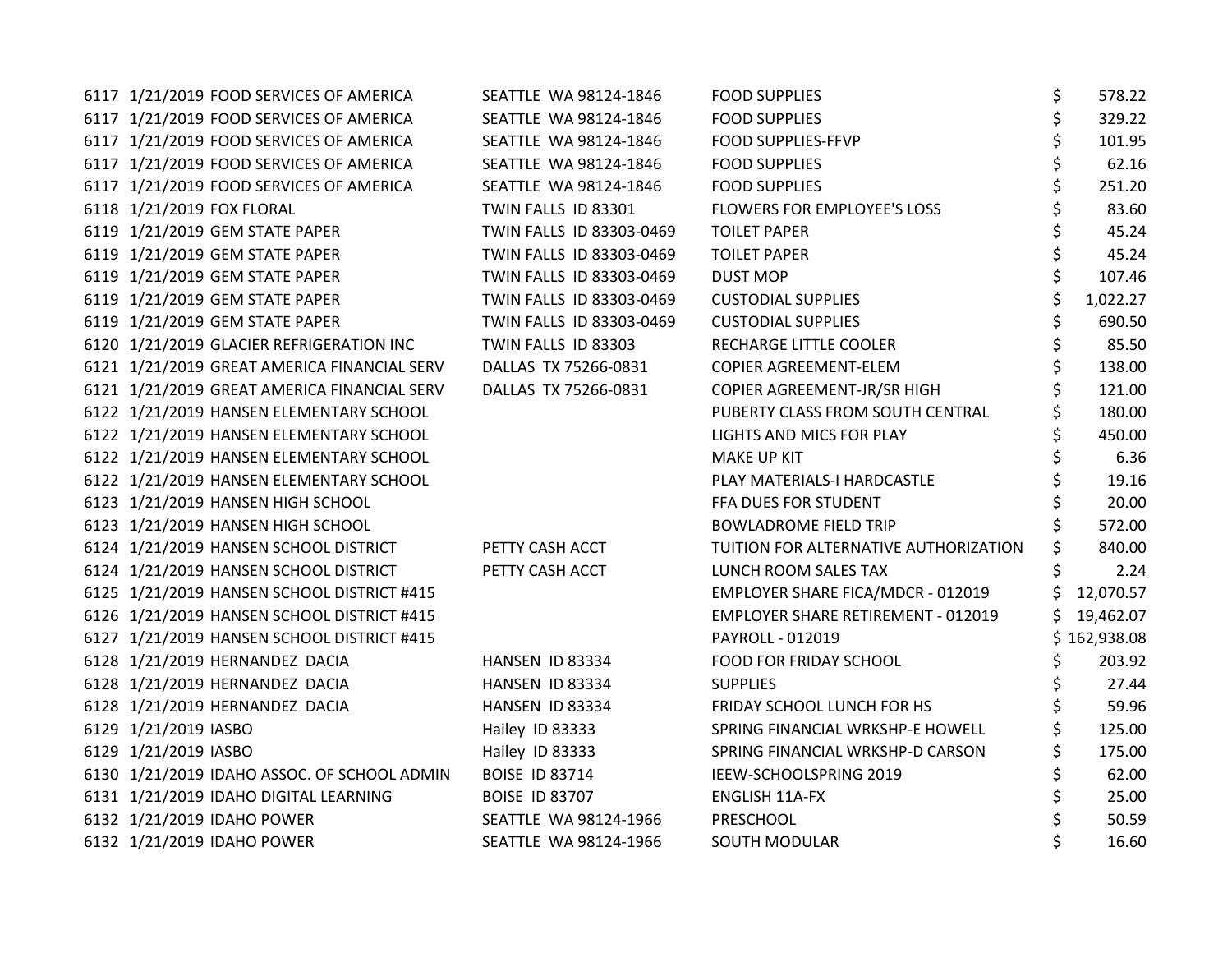| 6132 1/21/2019 IDAHO POWER                                       | SEATTLE WA 98124-1966                    | NEW GYM                           | \$<br>5,608.82 |
|------------------------------------------------------------------|------------------------------------------|-----------------------------------|----------------|
| 6132 1/21/2019 IDAHO POWER                                       | SEATTLE WA 98124-1966                    | <b>FOOTBALL FIELD</b>             | \$<br>5.19     |
| 6132 1/21/2019 IDAHO POWER                                       | SEATTLE WA 98124-1966                    | ELEMENTARY                        | \$<br>2,453.12 |
| 6132 1/21/2019 IDAHO POWER                                       | SEATTLE WA 98124-1966                    | <b>JR/SR HIGH</b>                 | 1,750.90       |
| 6133 1/21/2019 IDAHO SCHOOL BOARDS ASSOC INC BOISE ID 83707-4797 |                                          | POLICY UPDATE SERVICE             | 695.00         |
| 6134 1/21/2019 INTEGRATED TECHNOLOGIES                           | TWIN FALLS ID 83303-1843                 | ELEM TEACHERS LOUNGE-SHARP        | \$<br>244.66   |
| 6134 1/21/2019 INTEGRATED TECHNOLOGIES                           | TWIN FALLS ID 83303-1843                 | <b>ELEMENTARY COPY RM-SHARP</b>   | 128.83         |
| 6134 1/21/2019 INTEGRATED TECHNOLOGIES                           | TWIN FALLS ID 83303-1843                 | ELEMENTARY-XEROX                  | 56.35          |
| 6134 1/21/2019 INTEGRATED TECHNOLOGIES                           | TWIN FALLS ID 83303-1843                 | JR/SR HIGH CRICKETT RM            | 2.33           |
| 6134 1/21/2019 INTEGRATED TECHNOLOGIES                           | TWIN FALLS ID 83303-1843                 | JR/SR HIGH COPY ROOM              | 124.73         |
| 6135 1/21/2019 INTERMOUNTAIN GAS                                 | <b>BOISE ID 83732</b>                    | <b>JR/SR HIGH</b>                 | \$<br>1,301.44 |
| 6135 1/21/2019 INTERMOUNTAIN GAS                                 | <b>BOISE ID 83732</b>                    | AG BLDG                           | 321.39         |
| 6135 1/21/2019 INTERMOUNTAIN GAS                                 | <b>BOISE ID 83732</b>                    | ELEMENTARY                        | 441.00         |
| 6135 1/21/2019 INTERMOUNTAIN GAS                                 | <b>BOISE ID 83732</b>                    | PRESCHOOL                         | 94.79          |
| 6136 1/21/2019 JOSTENS                                           | TWIN FALLS ID 83301                      | <b>GRAD UNIT FOR STUDENT</b>      | 32.00          |
| 6137 1/21/2019 KELLY KAYLA                                       | <b>BUHL ID 83316</b>                     | WINCO SANDWICHES FOR DISTRICT     | 43.96          |
| 6137 1/21/2019 KELLY KAYLA                                       | <b>BUHL ID 83316</b>                     | WINCO SANDWICHES FOR DISTRICT     | 43.96          |
| 6138 1/21/2019 LAMMERS TRUCK CENTER                              | TWIN FALLS ID 83301                      | <b>CHECK COOLANT ON BUS #7</b>    | 100.00         |
| 6139 1/21/2019 MEADOW GOLD DAIRIES-BOISE                         | DENVER CO 80271-0960                     | <b>DIARY PRODUCTS</b>             | 1,274.45       |
| 6140 1/21/2019 NORCO                                             | SALT LAKE CITY UT 84141-3124 TANK RENTAL |                                   | 5.96           |
| 6141 1/21/2019 OFFICE DEPOT                                      | PHOENIX AZ 85038-9248                    | MAGENTA PRINTHEAD FOR BIG PRINTER | 80.60          |
| 6142 1/21/2019 PRIMARY THERAPY SOURCE                            | TWIN FALLS ID 83301                      | OCCUPATIONAL THERAPY-ELEM         | 605.51         |
| 6142 1/21/2019 PRIMARY THERAPY SOURCE                            | TWIN FALLS ID 83301                      | PHYSICAL THERAPY-ELEM             | 513.01         |
| 6142 1/21/2019 PRIMARY THERAPY SOURCE                            | TWIN FALLS ID 83301                      | PHYSICAL THERAPY-JR/SR HIGH       | 385.19         |
| 6142 1/21/2019 PRIMARY THERAPY SOURCE                            | TWIN FALLS ID 83301                      | OCCUPATIONAL THERAPY-JR/SR HIGH   | 412.84         |
| 6143 1/21/2019 PSI ENVIRONMENTAL                                 | TWIN FALLS ID 83301-7873                 | <b>JR/SR HIGH</b>                 | 172.43         |
| 6143 1/21/2019 PSI ENVIRONMENTAL                                 | TWIN FALLS ID 83301-7873                 | ELEMENTARY                        | 72.70          |
| 6144 1/21/2019 RIDLEY'S                                          | TWIN FALLS ID 83301                      | PRESCHOOL SUPPLIES                | 113.23         |
| 6145 1/21/2019 ROBERTSON SUPPLY INC                              | NAMPA ID 83653-1366                      | FLEX HOSES FOR ELEM SINKS         | 16.26          |
| 6146 1/21/2019 RUSH TRUCK CENTER                                 | DECATUR AL 35609-2208                    | COOLANT LEAK & REPAIR BUS #7      | \$<br>850.17   |
| 6147 1/21/2019 SELECT SOURCE INC                                 | KIMBERLY ID 83341                        | <b>CAULK &amp; CAULK GUN</b>      | 12.35          |
| 6148 1/21/2019 ST. LUKES HEALTH SYSTEM                           | BOISE ID 83701-1012                      | <b>BUS DRIVER PHYSICAL</b>        | 68.00          |
| 6149 1/21/2019 TEK-HUT                                           | TWIN FALLS ID 83301                      | <b>INTERNET SERVICE</b>           | 1,500.00       |
| 6150 1/21/2019 TOOLS FOR SCHOOLS                                 | EMMETT ID 83617                          | <b>FOOD PRODUCTS</b>              | 2,008.30       |